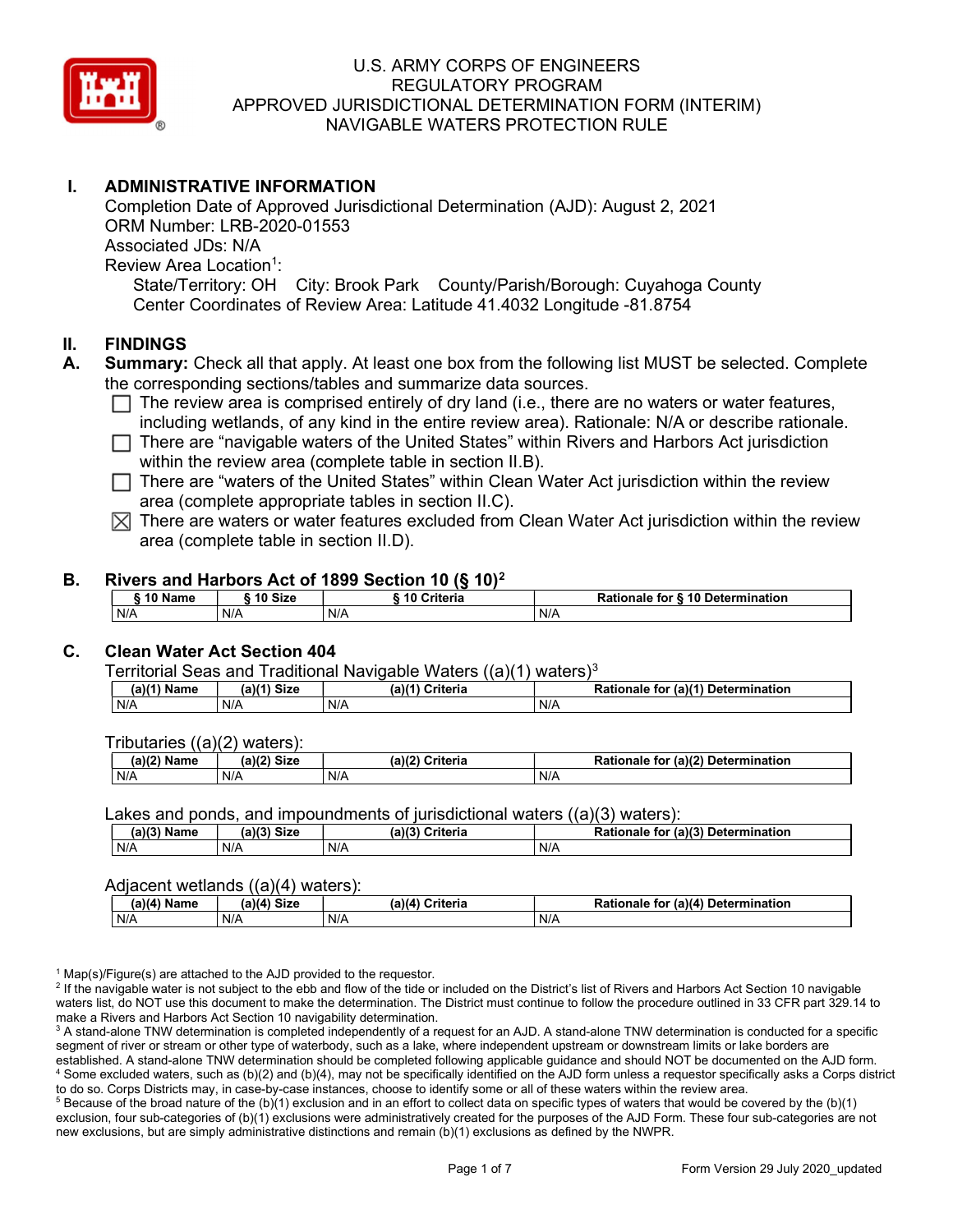

# D. Excluded Waters or Features

Excluded waters  $((b)(1) - (b)(12))^4$ :

| <b>Exclusion Name</b>                  | <b>Exclusion Size</b> | Exclusion <sup>5</sup>                                                                                                                                                      | <b>Rationale for Exclusion Determination</b>                                                                                                                                                                                                                                                                                                                                                                                                                                                                                                                                                                                                                                                                                                                                                                                                                                                                                                                                                                                                                                                                                                                                                                                                                                                                                                                                                                                                                                                                                                                                                                                           |
|----------------------------------------|-----------------------|-----------------------------------------------------------------------------------------------------------------------------------------------------------------------------|----------------------------------------------------------------------------------------------------------------------------------------------------------------------------------------------------------------------------------------------------------------------------------------------------------------------------------------------------------------------------------------------------------------------------------------------------------------------------------------------------------------------------------------------------------------------------------------------------------------------------------------------------------------------------------------------------------------------------------------------------------------------------------------------------------------------------------------------------------------------------------------------------------------------------------------------------------------------------------------------------------------------------------------------------------------------------------------------------------------------------------------------------------------------------------------------------------------------------------------------------------------------------------------------------------------------------------------------------------------------------------------------------------------------------------------------------------------------------------------------------------------------------------------------------------------------------------------------------------------------------------------|
| Stormwater<br>Basin 1 (2020-<br>01553) | $0.068$ acres         | (b)(10) Stormwater control feature<br>constructed or excavated in upland<br>or in a non-jurisdictional water to<br>convey, treat, infiltrate, or store<br>stormwater runoff | Stormwater Basin 1 is a feature constructed for the<br>purpose of collecting, treating, and storing stormwater<br>from the adjacent commercial building and parking lots.<br>Based on aerial photographs, the basin was<br>constructed between 2006 and 2009 and no previous<br>DA permit actions were found. USGS topographic<br>maps from 2000 and 1989 do not depict any streams or<br>wetlands in the area where the basin was constructed.<br>Based on available information, the basin appears to<br>have been constructed/excavated in uplands.                                                                                                                                                                                                                                                                                                                                                                                                                                                                                                                                                                                                                                                                                                                                                                                                                                                                                                                                                                                                                                                                                 |
| Stormwater<br>Basin 2 (2020-<br>01553) | $0.101$ acres         | (b)(10) Stormwater control feature<br>constructed or excavated in upland<br>or in a non-jurisdictional water to<br>convey, treat, infiltrate, or store<br>stormwater runoff | Stormwater Basin 2 is a feature constructed for the<br>purpose of collecting, treating, and storing stormwater<br>from the adjacent commercial building and parking lots.<br>Based on aerial photographs, the basin was<br>constructed between 2006 and 2009 and no previous<br>DA permit actions were found. USGS topographic<br>maps from 2000 and 1989 do not depict any streams or<br>wetlands in the area where the basin was constructed.<br>Based on available information, the basin appears to<br>have been constructed/excavated in uplands.                                                                                                                                                                                                                                                                                                                                                                                                                                                                                                                                                                                                                                                                                                                                                                                                                                                                                                                                                                                                                                                                                 |
| Stream 1 (2020-<br>01553)              | 332 feet              | (b)(3) Ephemeral feature, including<br>an ephemeral stream, swale, gully,<br>rill, or pool                                                                                  | Stream 1 is a stream channel that only exhibits<br>ephemeral flow to the east through forested wetland<br>and then along an existing parking lot before draining<br>into a catch basin. The catch basin outlets to the<br>north/northeast into Abrams Creek. The consultant did<br>not identify this stream during their September 24, 2019<br>delineation site visit. The delineation was performed<br>during the dry season during a drier than normal period.<br>During the April 21, 2021 Corps site visit, the upper end<br>of the channel was flowing slightly but the flow ceased<br>towards the lower end where the channel connected to<br>the catch basin, even though a snowfall event occurred<br>the night prior to the visit and snowmelt was actively<br>taking place. The water within the channel appeared to<br>dissipate towards the downstream end with flow going<br>subsurface. The Corps conducted a site visit during a<br>drier than normal period during the wet season. No<br>evidence of flowing water was observed in leaf-off<br>aerials on Connect Explorer 11/12/2020, 11/17/2019,<br>3/27/2019, 12/3/2017, and 4/12/2015. These were in<br>the wet season under wetter than normal, normal, and<br>drier than normal conditions. Aerials from 12/20/2018<br>and 3/30/2016, under normal and wetter than normal<br>conditions during the wet season, show flowing water<br>within the channel. Precipitation events occurred in the<br>days preceding that date. These items support that<br>flow occurs only in response to direct precipitation<br>events. Therefore, Stream 1 is an excluded (b)(3) |

<sup>1</sup> Map(s)/Figure(s) are attached to the AJD provided to the requestor.

<sup>2</sup> If the navigable water is not subject to the ebb and flow of the tide or included on the District's list of Rivers and Harbors Act Section 10 navigable waters list, do NOT use this document to make the determination. The District must continue to follow the procedure outlined in 33 CFR part 329.14 to make a Rivers and Harbors Act Section 10 navigability determination.

 $^3$  A stand-alone TNW determination is completed independently of a request for an AJD. A stand-alone TNW determination is conducted for a specific segment of river or stream or other type of waterbody, such as a lake, where independent upstream or downstream limits or lake borders are established. A stand-alone TNW determination should be completed following applicable guidance and should NOT be documented on the AJD form. 4 Some excluded waters, such as (b)(2) and (b)(4), may not be specifically identified on the AJD form unless a requestor specifically asks a Corps district to do so. Corps Districts may, in case-by-case instances, choose to identify some or all of these waters within the review area.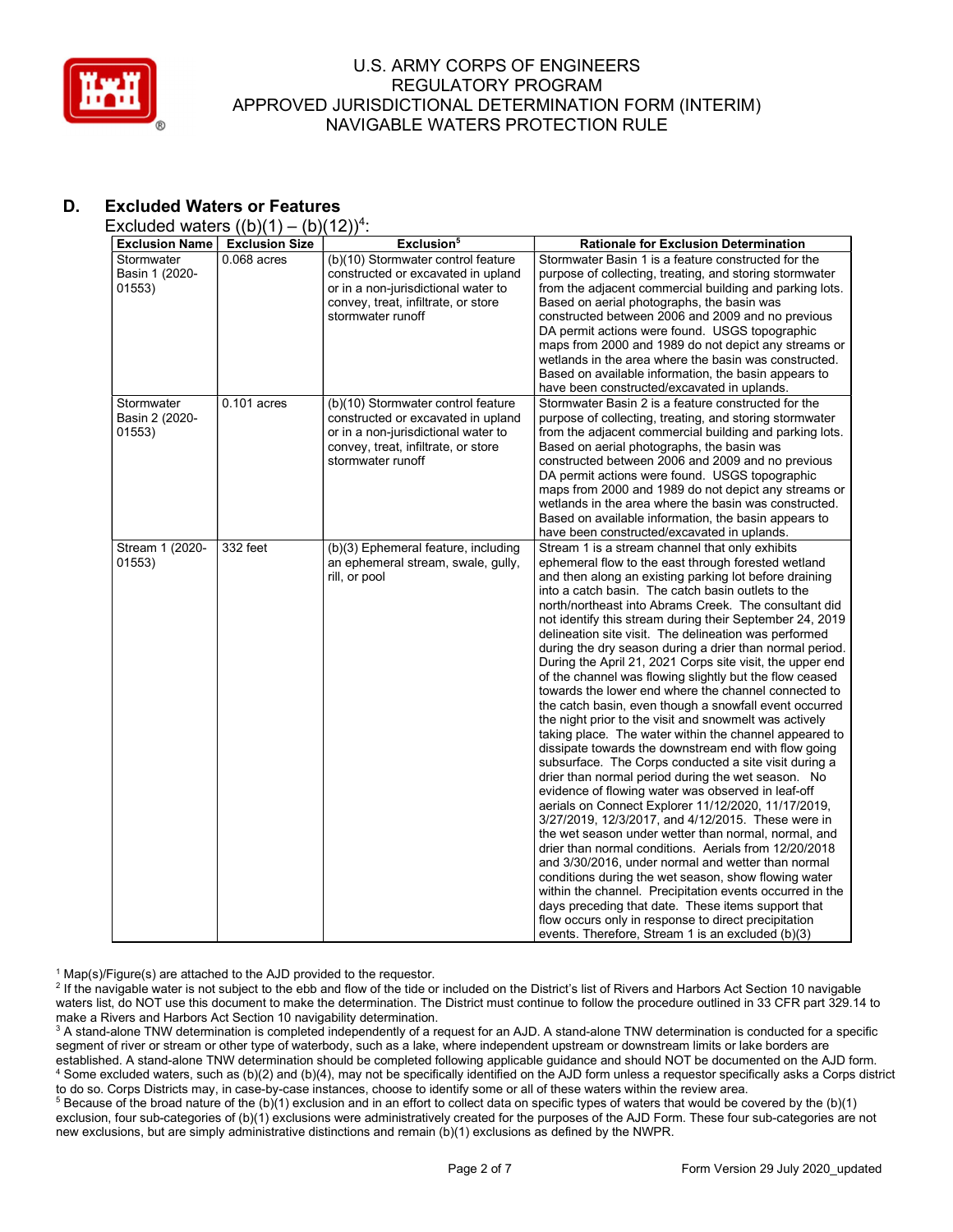

|                  |             |                                     | ephemeral feature.                                                                                        |  |  |  |
|------------------|-------------|-------------------------------------|-----------------------------------------------------------------------------------------------------------|--|--|--|
| Stream 2 (2020-  | 57 feet     | (b)(3) Ephemeral feature, including | Stream 2 is a stream channel that only exhibits                                                           |  |  |  |
| 01553)           |             | an ephemeral stream, swale, gully,  | ephemeral flow to the south into Stream 1. The                                                            |  |  |  |
|                  |             | rill, or pool                       | consultant did not identify this stream during their                                                      |  |  |  |
|                  |             |                                     | September 24, 2019 delineation site visit. The                                                            |  |  |  |
|                  |             |                                     | delineation was performed during the dry season during                                                    |  |  |  |
|                  |             |                                     | a drier than normal period. During the April 21, 2021                                                     |  |  |  |
|                  |             |                                     | Corps site visit, the channel was not flowing, even                                                       |  |  |  |
|                  |             |                                     | though a snowfall event occurred the night prior to the                                                   |  |  |  |
|                  |             |                                     | visit and snowmelt was actively taking place. Evidence                                                    |  |  |  |
|                  |             |                                     | of flow, including erosion, sediment sorting, and                                                         |  |  |  |
|                  |             |                                     | disturbed/lack of leaf litter, was observed. The Corps                                                    |  |  |  |
|                  |             |                                     | conducted a site visit during a drier than normal period                                                  |  |  |  |
|                  |             |                                     | during the wet season. No evidence of flowing water                                                       |  |  |  |
|                  |             |                                     | was observed in leaf-off aerials on Connect Explorer                                                      |  |  |  |
|                  |             |                                     | 11/12/2020, 11/17/2019, 3/27/2019, 12/3/2017, and                                                         |  |  |  |
|                  |             |                                     | 4/12/2015. These were in the wet season under wetter                                                      |  |  |  |
|                  |             |                                     | than normal, normal, and drier than normal conditions.                                                    |  |  |  |
|                  |             |                                     | Aerials from 12/20/2018 and 3/30/2016, under normal                                                       |  |  |  |
|                  |             |                                     | and wetter than normal conditions during the wet                                                          |  |  |  |
|                  |             |                                     | season, show flowing water within the channel.                                                            |  |  |  |
|                  |             |                                     | Precipitation events occurred in the days preceding that                                                  |  |  |  |
|                  |             |                                     | date. These items support that flow occurs only in                                                        |  |  |  |
|                  |             |                                     | response to direct precipitation events. Therefore,                                                       |  |  |  |
|                  |             |                                     | Stream 2 is an excluded (b)(3) ephemeral feature.                                                         |  |  |  |
| Wetland A        | 8.279 acres | (b)(1) Non-adjacent wetland         | (a)(1) Assessment: The wetland is not an $(a)(1)$                                                         |  |  |  |
| $(2020 - 01553)$ |             |                                     | traditional navigable water or a water subject to the ebb                                                 |  |  |  |
|                  |             |                                     | and flow of the tide. The wetland is not on the Buffalo                                                   |  |  |  |
|                  |             |                                     | District Section 10 list, has not been determined by a                                                    |  |  |  |
|                  |             |                                     | Federal Court to be navigable under Federal law, and                                                      |  |  |  |
|                  |             |                                     | does not meet the legal definition of navigable-in-fact.                                                  |  |  |  |
|                  |             |                                     | The wetland has not been used, is not currently being                                                     |  |  |  |
|                  |             |                                     | used, and is not susceptible of being used (with or                                                       |  |  |  |
|                  |             |                                     | without reasonable improvements), as a highway for<br>commerce over which trade and travel are, or may be |  |  |  |
|                  |             |                                     | conducted in the customary modes of trade and travel                                                      |  |  |  |
|                  |             |                                     | on water. The wetland does not support navigation of                                                      |  |  |  |
|                  |             |                                     | any sort and is hundreds of miles from the nearest tidal                                                  |  |  |  |
|                  |             |                                     | water.                                                                                                    |  |  |  |
|                  |             |                                     |                                                                                                           |  |  |  |
|                  |             |                                     | (a)(2) Assessment: The wetland is not a naturally                                                         |  |  |  |
|                  |             |                                     | occurring surface water channel, or a constructed or                                                      |  |  |  |
|                  |             |                                     | excavated channel used to convey water and therefore,                                                     |  |  |  |
|                  |             |                                     | is not an $(a)(2)$ water.                                                                                 |  |  |  |
|                  |             |                                     |                                                                                                           |  |  |  |
|                  |             |                                     | (a)(3) Assessment: The wetland does not meet the                                                          |  |  |  |
|                  |             |                                     | definition of an (a)(3) water as it is not a lake, pond, or                                               |  |  |  |
|                  |             |                                     | impoundment of a jurisdictional water. The wetland is                                                     |  |  |  |
|                  |             |                                     | not a standing body of open water. Mapping resources                                                      |  |  |  |
|                  |             |                                     | do not indicate that a water of the U.S. previously                                                       |  |  |  |
|                  |             |                                     | existed in this location.                                                                                 |  |  |  |
|                  |             |                                     |                                                                                                           |  |  |  |
|                  |             |                                     | (a)(4) Assessment: The subject wetland has been                                                           |  |  |  |

<sup>1</sup> Map(s)/Figure(s) are attached to the AJD provided to the requestor.

<sup>2</sup> If the navigable water is not subject to the ebb and flow of the tide or included on the District's list of Rivers and Harbors Act Section 10 navigable waters list, do NOT use this document to make the determination. The District must continue to follow the procedure outlined in 33 CFR part 329.14 to make a Rivers and Harbors Act Section 10 navigability determination.

 $^3$  A stand-alone TNW determination is completed independently of a request for an AJD. A stand-alone TNW determination is conducted for a specific segment of river or stream or other type of waterbody, such as a lake, where independent upstream or downstream limits or lake borders are established. A stand-alone TNW determination should be completed following applicable guidance and should NOT be documented on the AJD form. 4 Some excluded waters, such as (b)(2) and (b)(4), may not be specifically identified on the AJD form unless a requestor specifically asks a Corps district to do so. Corps Districts may, in case-by-case instances, choose to identify some or all of these waters within the review area.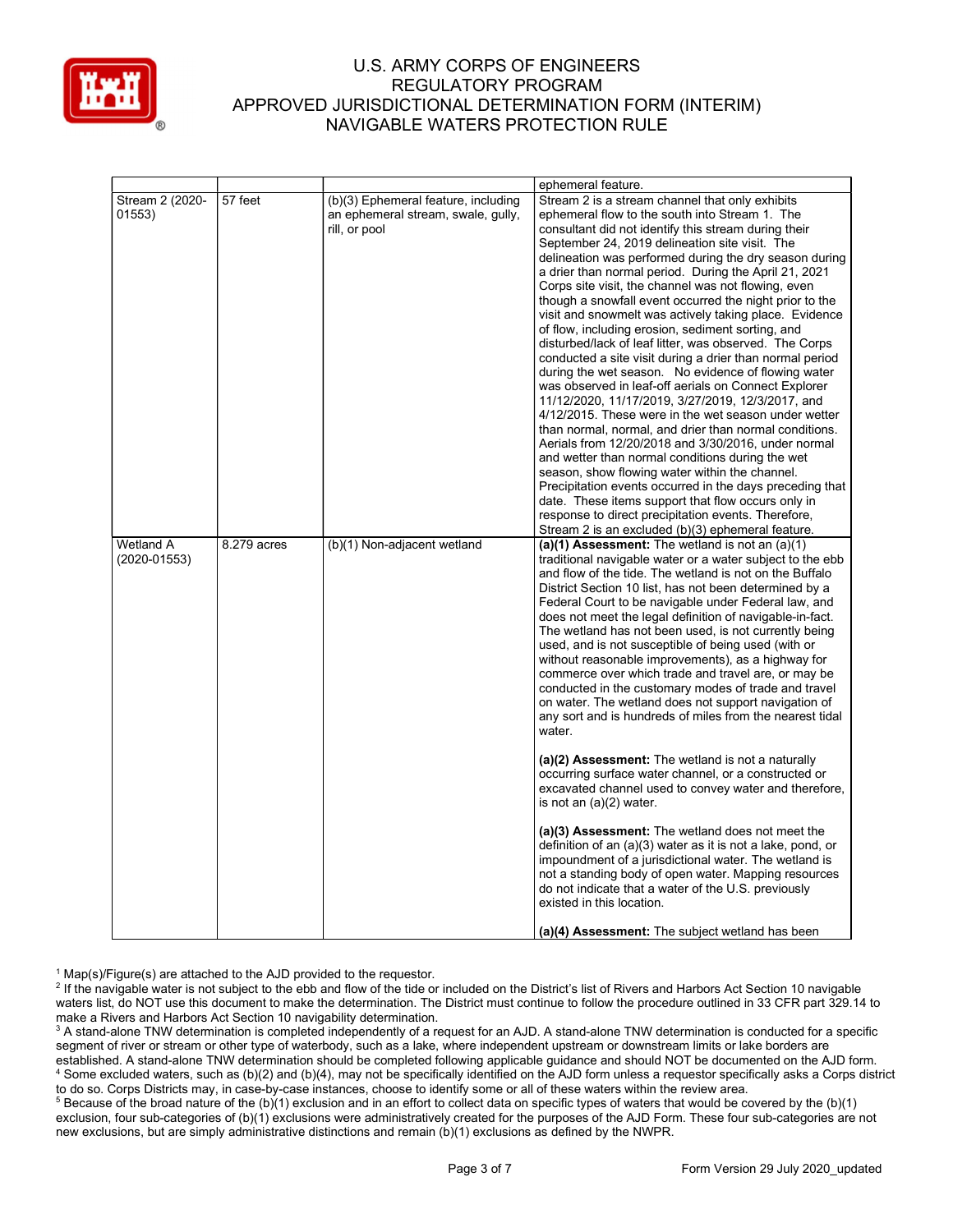

|  | determined to not be "adjacent" to a paragraph (a)(1),            |
|--|-------------------------------------------------------------------|
|  | (2), or (3) water. Each adjacency criteria is assessed            |
|  | below:                                                            |
|  | • (i) The wetland does not abut/touch a water identified          |
|  | in paragraph $(a)(1)$ , $(2)$ , or $(3)$ at any point or any      |
|  | side. This wetland is part of a larger wetland                    |
|  | complex that extends off-site to the south which is               |
|  | part of a separate jurisdictional determination under             |
|  | LRB-2014-00543. The delineation under LRB-2014-                   |
|  | 00543 was reviewed on the same day as this site.                  |
|  |                                                                   |
|  | The wetland (including the off-site wetland covered               |
|  | by LRB -2014-00543) is surrounded by upland on all                |
|  | sides as verified by the Corps in the field during the            |
|  | April 21, 2021 site visit. The nearest potential (a)(1),          |
|  | (2), or (3) water is 150 feet away, East Branch Rocky             |
|  | River to the west, (See Section IIIC) from the                    |
|  | wetland and is separated by a roadside ditch, a                   |
|  | catch basin, the road, and a steep cliff. Streams 1               |
|  | and 2 were determined to be ephemeral streams and                 |
|  | are excluded (see rationales above).                              |
|  | (ii) The wetland is not inundated by flooding from a              |
|  | water identified in paragraph (a)(1), (2), or (3) in a            |
|  | typical year. The wetland is located within FEMA                  |
|  | Flood Zone X (area of minimal flood hazard, usually               |
|  | depicted on FIRMs as above the 500-year flood                     |
|  | level). The wetland is surrounded by upland on all                |
|  | sides as verified by the Corps in the field during the            |
|  | April 21, 2021 site visit. The nearest potential (a)(1),          |
|  | (2), or (3) water is 150 feet away, East Branch Rocky             |
|  | River to the west, (See Section IIIC) from the                    |
|  | wetland and is separated by a roadside ditch, a                   |
|  | catch basin, the road, and a steep cliff. The East                |
|  | Branch Rocky River is approximately 90-100 feet                   |
|  | lower in elevation than the wetland as there is a                 |
|  |                                                                   |
|  | steep cliff to the west. Because the nearest potential            |
|  | $(a)(1)$ , $(2)$ , or $(3)$ water is located at such a distance   |
|  | away, the wetland is within a designated FEMA zone                |
|  | with minimal flooding potential, and any flooding from            |
|  | the $(a)(1)$ , $(2)$ , or $(3)$ water would have to exceed the    |
|  | height of the steep cliff, it is unlikely that the wetland        |
|  | would be inundated by flooding from an $(a)(1)$ , $(2)$ or        |
|  | (3) water in a typical year. No evidence of                       |
|  | inundation by flooding was observed during the April              |
|  | 21, 2021 site visit.                                              |
|  | • (iii) The wetland is not physically separated from a            |
|  | water identified in paragraph $(a)(1)$ , $(2)$ , or $(3)$ only by |
|  | a natural berm, bank, dune, or similar natural                    |
|  | feature. The wetland is surrounded by upland on all               |
|  | sides as verified by the Corps in the field during the            |
|  | April 21, 2021 site visit. No berms, banks, dunes, or             |
|  | other natural features persist along the wetland                  |
|  | boundary. The nearest potential $(a)(1)$ , $(2)$ , or $(3)$       |
|  | water is 150 feet away, East Branch Rocky River to                |

<sup>1</sup> Map(s)/Figure(s) are attached to the AJD provided to the requestor.

<sup>2</sup> If the navigable water is not subject to the ebb and flow of the tide or included on the District's list of Rivers and Harbors Act Section 10 navigable waters list, do NOT use this document to make the determination. The District must continue to follow the procedure outlined in 33 CFR part 329.14 to make a Rivers and Harbors Act Section 10 navigability determination.

 $^3$  A stand-alone TNW determination is completed independently of a request for an AJD. A stand-alone TNW determination is conducted for a specific segment of river or stream or other type of waterbody, such as a lake, where independent upstream or downstream limits or lake borders are established. A stand-alone TNW determination should be completed following applicable guidance and should NOT be documented on the AJD form. 4 Some excluded waters, such as (b)(2) and (b)(4), may not be specifically identified on the AJD form unless a requestor specifically asks a Corps district to do so. Corps Districts may, in case-by-case instances, choose to identify some or all of these waters within the review area.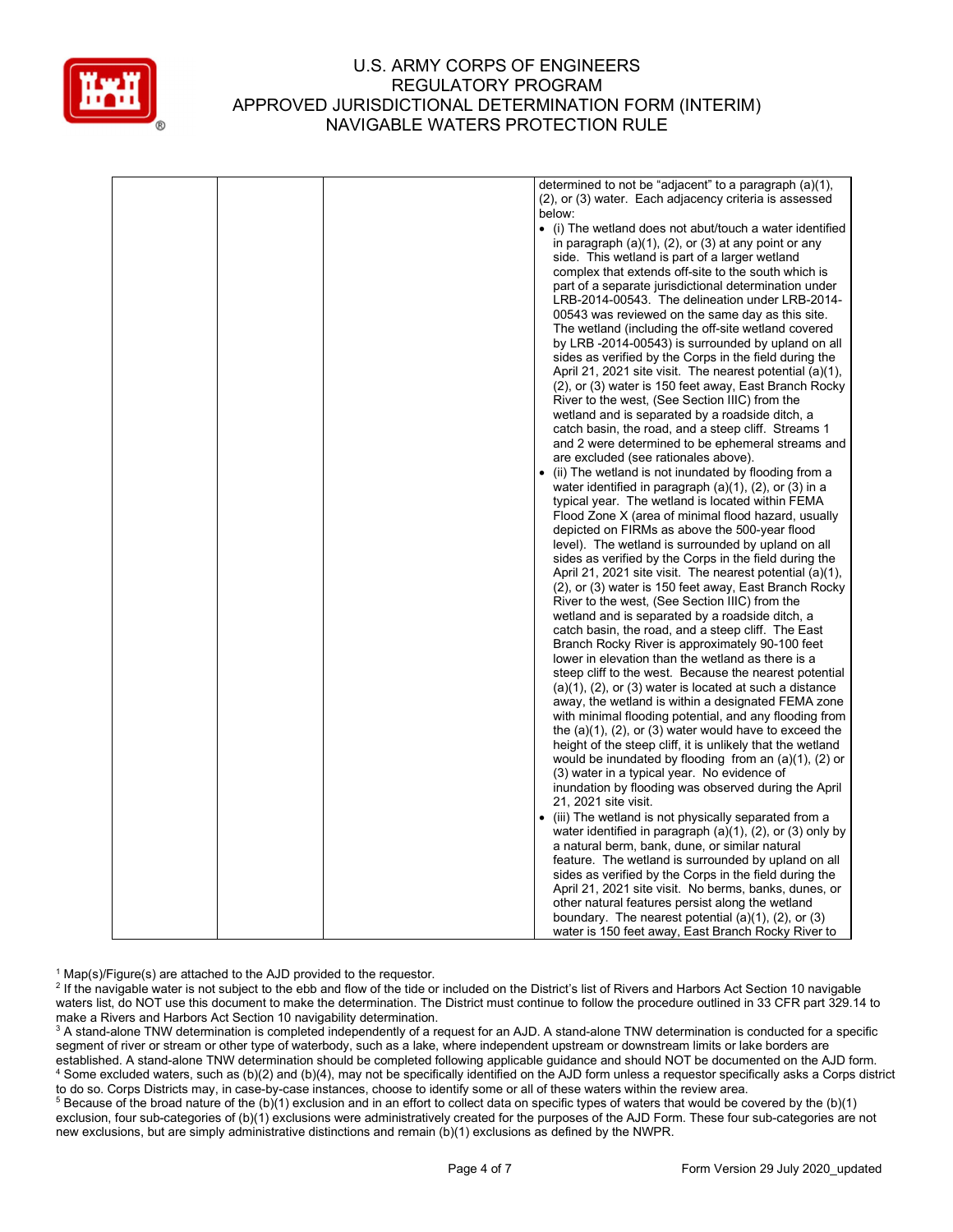

|  | the west, (See Section IIIC) from the wetland and is<br>separated by a roadside ditch, a catch basin, the<br>road, and a steep cliff.<br>(iv) The wetland is not physically separated from a<br>water identified in paragraph $(a)(1)$ , $(2)$ , or $(3)$ only by<br>an artificial dike, barrier, or similar artificial structure.<br>The wetland is surrounded by upland on all sides as<br>verified by the Corps in the field during April 21, 2021<br>site visit. No artificial dike, barrier, or similar artificial<br>structure persist immediately along the wetland<br>boundary. The nearest potential $(a)(1)$ , $(2)$ , or $(3)$<br>water is 150 feet away, East Branch Rocky River to<br>the west, (See Section IIIC) from the wetland and is<br>separated by a roadside ditch, a catch basin, the<br>road, and a steep cliff. Water from the wetland does<br>drain into a roadside ditch and then a catch basin on<br>the west side, nearest the East Branch Rocky River<br>along Ruple Parkway, and also drains into a catch<br>basin on the east side through Stream 1, just south<br>of a parking lot of a commercial business located<br>along Apollo Drive. The water ultimately routes<br>through culverts and outlets into the East Branch<br>Rocky River and Abrams Creek, both (a)(2) waters.<br>On the west side, there are several manmade<br>barriers including a roadside ditch, road, and narrow<br>road right-of-way, thereby the wetland does not meet<br>this adjacency criteria. On the east side, there are<br>several manmade barriers including a road, parking<br>lot, and commercial development, thereby the |
|--|-------------------------------------------------------------------------------------------------------------------------------------------------------------------------------------------------------------------------------------------------------------------------------------------------------------------------------------------------------------------------------------------------------------------------------------------------------------------------------------------------------------------------------------------------------------------------------------------------------------------------------------------------------------------------------------------------------------------------------------------------------------------------------------------------------------------------------------------------------------------------------------------------------------------------------------------------------------------------------------------------------------------------------------------------------------------------------------------------------------------------------------------------------------------------------------------------------------------------------------------------------------------------------------------------------------------------------------------------------------------------------------------------------------------------------------------------------------------------------------------------------------------------------------------------------------------------------------------------------------------------------------------------|
|  | wetland does not meet this adjacency criteria.<br>The<br>wetland is not part of a larger wetland divided by a<br>road or similar artificial structure.                                                                                                                                                                                                                                                                                                                                                                                                                                                                                                                                                                                                                                                                                                                                                                                                                                                                                                                                                                                                                                                                                                                                                                                                                                                                                                                                                                                                                                                                                          |

# III. SUPPORTING INFORMATION

- A. Select/enter all resources that were used to aid in this determination and attach data/maps to this document and/or references/citations in the administrative record, as appropriate.
	- **\_X**\_ Information submitted by, or on behalf of, the applicant/consultant: Water Resource Delineation Report, 14.3 Acres, Ruple Parkway and Apollo Drive, City of Brook Park, Cuyahoga County, Ohio November 2020 This information is sufficient for purposes of this AJD. Data sheets prepared by the Corps: Title(s) and/or date(s).  $\overline{X}$  Photographs: (NA, aerial, other, aerial and other) ORM2 Mapbox Aerial (date not specified), ConnectExplorer aerial photographs dated 3/13/2021, 11/20/2020, 1/7/2020, 3/27/2019
	- X Corps Site visit(s) conducted on: April 21, 2021
	- Previous Jurisdictional Determinations (AJDs or PJDs):
	- X Antecedent Precipitation Tool: provide detailed discussion in Section III.B.
		- USDA NRCS Soil Survey: Title(s) and/or date(s).

<sup>&</sup>lt;sup>1</sup> Map(s)/Figure(s) are attached to the AJD provided to the requestor.

<sup>&</sup>lt;sup>2</sup> If the navigable water is not subject to the ebb and flow of the tide or included on the District's list of Rivers and Harbors Act Section 10 navigable waters list, do NOT use this document to make the determination. The District must continue to follow the procedure outlined in 33 CFR part 329.14 to make a Rivers and Harbors Act Section 10 navigability determination.

 $^3$  A stand-alone TNW determination is completed independently of a request for an AJD. A stand-alone TNW determination is conducted for a specific segment of river or stream or other type of waterbody, such as a lake, where independent upstream or downstream limits or lake borders are established. A stand-alone TNW determination should be completed following applicable guidance and should NOT be documented on the AJD form. 4 Some excluded waters, such as (b)(2) and (b)(4), may not be specifically identified on the AJD form unless a requestor specifically asks a Corps district to do so. Corps Districts may, in case-by-case instances, choose to identify some or all of these waters within the review area.

 $5$  Because of the broad nature of the (b)(1) exclusion and in an effort to collect data on specific types of waters that would be covered by the (b)(1) exclusion, four sub-categories of (b)(1) exclusions were administratively created for the purposes of the AJD Form. These four sub-categories are not new exclusions, but are simply administrative distinctions and remain (b)(1) exclusions as defined by the NWPR.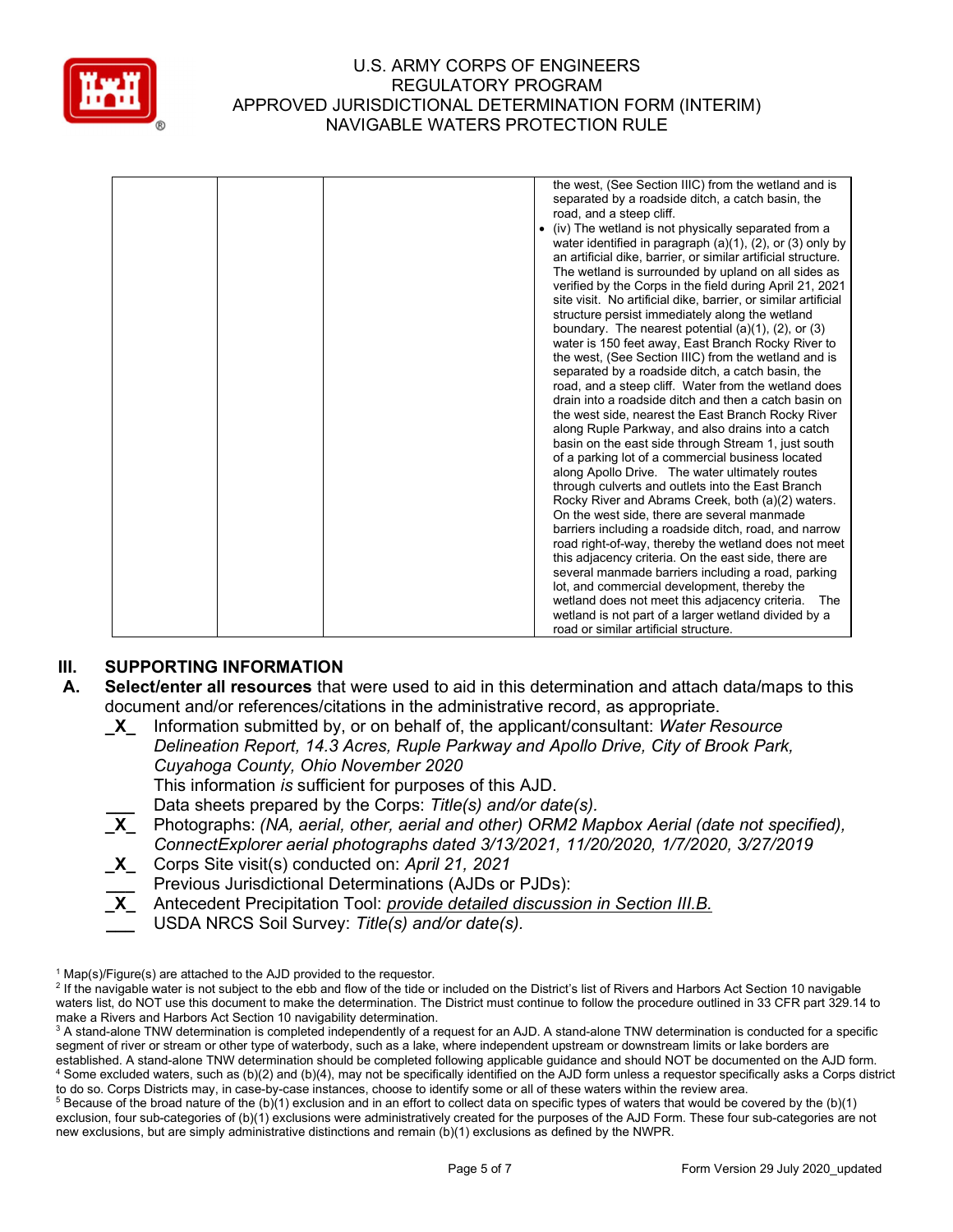

USFWS NWI maps: Title(s) and/or date(s). USGS topographic maps: 7.5 Minute Lakewood Quad (accessed in ORM2 on 6/4/2021)

#### Other data sources used to aid in this determination:

| Data Source (select)       | Name and/or date and other relevant information                      |
|----------------------------|----------------------------------------------------------------------|
| <b>USGS Sources</b>        | USGS NHD Layer (ORM2 accessed 6/4/2021)                              |
| <b>USDA Sources</b>        | N/A.                                                                 |
| <b>NOAA Sources</b>        | N/A.                                                                 |
| <b>USACE Sources</b>       | AJD for LRB-2020-01553                                               |
| State/Local/Tribal Sources | $N/A$ .                                                              |
| <b>Other Sources</b>       | Cuyahoga County- GIS https://gis.cuyahogacounty.us accessed 6/4/2021 |
|                            | *2006 2-foot Elevation Contours                                      |
|                            | *Fall 2020 Aerial (date not specified)                               |
| <b>FEMA/FIRM Maps</b>      | FEMA's National Flood Hazard Layer (NFHL) accessed 6/4/2021 in ORM2  |

B. Typical year assessment(s): The Corps Antecedent Precipitation Tool was used to complete typical year assessments. The APT pulls precipitation data from NOAA's Daily Global Historical Climatology Network. The APT evaluates normal precipitation conditions based on the three 30-day periods preceding the observation date. For each period, a weighted condition value is assigned by determining whether the 30- day precipitation total falls within, above, or below the 70th and 30th percentiles for totals from the same date range over the preceding 30 years. The APT then makes a determination of "normal," "wetter than normal," or "drier than normal" based on the condition value sum. The APT also displays results generated via the Palmer Drought Severity Index (PDSI) and the University of Delaware WebWIMP. The latitude/longitude for the subject parcel was input into the APT and "single" point was chosen for the geographic area. A "single point" geographic area was used, using the center coordinates of the review area (41.402289, -81.875981). Results and assessments are provided below:

| Latitude                                                                                        | Longitude                      | Date       | <b>PDSI</b>    | <b>PDSI Class</b>                                                                                  | Season | <b>ARC</b> | Antecedent  | Resource        |
|-------------------------------------------------------------------------------------------------|--------------------------------|------------|----------------|----------------------------------------------------------------------------------------------------|--------|------------|-------------|-----------------|
|                                                                                                 |                                |            | Value          |                                                                                                    |        | Score      | Precip      |                 |
|                                                                                                 |                                |            |                |                                                                                                    |        |            | Conditions  |                 |
| 41.40229                                                                                        | $-81.8759$                     | 04/21/2021 |                | Mild                                                                                               | Wet    | 6          | Drier than  | Site visit      |
|                                                                                                 |                                |            |                | Drought                                                                                            | Season |            | Normal      |                 |
| Assessment: The 4/21/2021 site visit was conducted during drier than normal conditions. A small |                                |            |                |                                                                                                    |        |            |             |                 |
|                                                                                                 |                                |            |                | amount of precipitation 2-3" of snow fell immediately preceding the date of the site visit and was |        |            |             |                 |
|                                                                                                 | melting during the site visit. |            |                |                                                                                                    |        |            |             |                 |
| 41.40229                                                                                        | $-81.876$                      | 9/24/2019  | 2.93           | Moderate                                                                                           | Dry    | 9          | Drier than  | Delineation     |
|                                                                                                 |                                |            |                | wetness                                                                                            | Season |            | Normal      |                 |
| 41.40229                                                                                        | $-81.876$                      | 3/13/2021  | $-1.77$        | Mild                                                                                               | Wet    |            | Drier than  | ConnectExplorer |
|                                                                                                 |                                |            |                | drought                                                                                            | Season |            | Normal      | Aerial          |
| 41.40229                                                                                        | $-81.876$                      | 11/20/2020 | $\overline{2}$ | Moderate                                                                                           | Wet    | 15         | Wetter than | ConnectExplorer |

<sup>1</sup> Map(s)/Figure(s) are attached to the AJD provided to the requestor.

<sup>2</sup> If the navigable water is not subject to the ebb and flow of the tide or included on the District's list of Rivers and Harbors Act Section 10 navigable waters list, do NOT use this document to make the determination. The District must continue to follow the procedure outlined in 33 CFR part 329.14 to make a Rivers and Harbors Act Section 10 navigability determination.

 $^3$  A stand-alone TNW determination is completed independently of a request for an AJD. A stand-alone TNW determination is conducted for a specific segment of river or stream or other type of waterbody, such as a lake, where independent upstream or downstream limits or lake borders are established. A stand-alone TNW determination should be completed following applicable guidance and should NOT be documented on the AJD form. 4 Some excluded waters, such as (b)(2) and (b)(4), may not be specifically identified on the AJD form unless a requestor specifically asks a Corps district to do so. Corps Districts may, in case-by-case instances, choose to identify some or all of these waters within the review area.